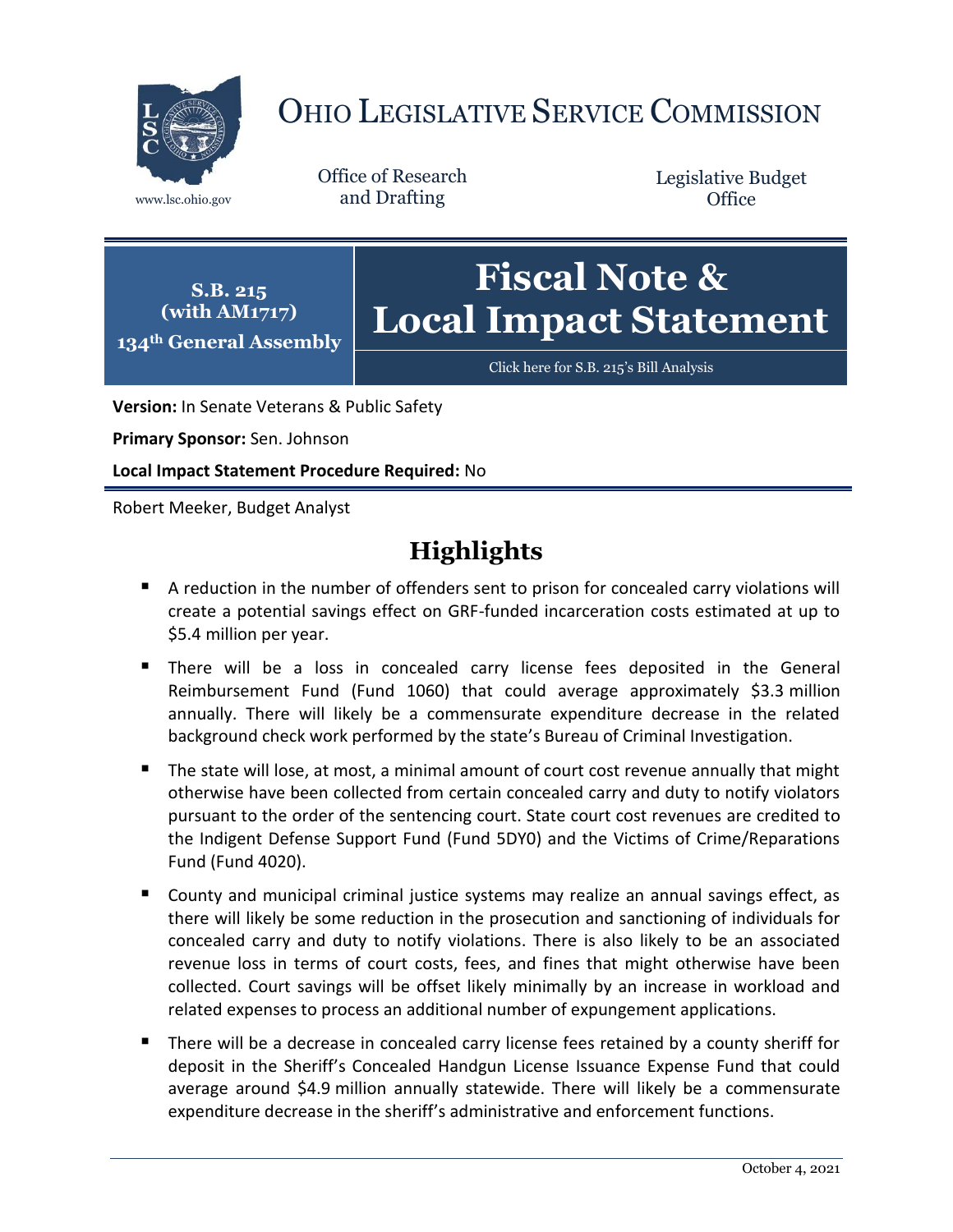- The bill may reduce the volume and/or complexity of certain criminal and civil actions related to the use of force creating a savings for the courts offset somewhat by additional pretrial immunity hearings.
- The bill may reduce arrests, pretrial incarceration, prosecutions, and resulting convictions for crimes related to a person's use of force creating a savings for the Department of Rehabilitation and Correction and local criminal justice agencies, including law enforcement and county prosecutors.

# **Detailed Analysis**

The bill eliminates the current requirements for a person to obtain a concealed weapons license, eliminates the requirement to notify a law enforcement office of a concealed weapon, and establishes a process for pretrial immunity hearings for alleged cases of self-defense.

### **Concealed carry violations**

Because of the bill, there will be fewer concealed carry violations that, under current law, may lead to arrest, prosecution, and sanctioning, including a possible prison term. Depending upon the circumstances of the violation, the conduct can be classified as either a misdemeanor or a felony. It is also possible that there will be a significant reduction in new and renewed concealed carry licenses issued, as individuals will no longer be required to obtain a concealed carry license.

#### **Department of Rehabilitation and Correction**

The state may realize some savings in GRF-funded incarceration costs, because of a reduction in offenders sentenced to prison for felony concealed carry violations. According to commitment data from the Department of Rehabilitation and Correction (DRC), over the six-year period between calendar years (CYs) 2011 through 2020, on average, about 152 persons per year were incarcerated for carrying a concealed weapon as their primary committing offense. The Department's most recent time-served data (for CY 2016) also indicates that these offenders served, on average, approximately one year. The annual cost savings of not incarcerating those offenders is estimated at up to \$5.4 million (152 x \$35,405 average cost per inmate FY 2021). For context, DRC reported \$1.8 billion in GRF expenditures for FY 2021.

As DRC's prison system houses approximately 43,000 offenders and operates at around 115% of its total designed bed capacity, any savings will likely be reallocated to finance ongoing institutional programming, security, and maintenance needs.

#### **County and municipal criminal justice systems**

There will be a savings effect created for county and municipal criminal justice systems because of having fewer persons to arrest, prosecute, and sanction for concealed carry violations. There will also be a related loss in court costs, fees, and fines that might otherwise have been collected from persons convicted of a concealed carry violation. The amount of the expenditure savings and related revenue loss for any given local jurisdiction is not readily quantifiable, but it is probably safe to say that the expenditure savings will be considerably larger than the revenue loss.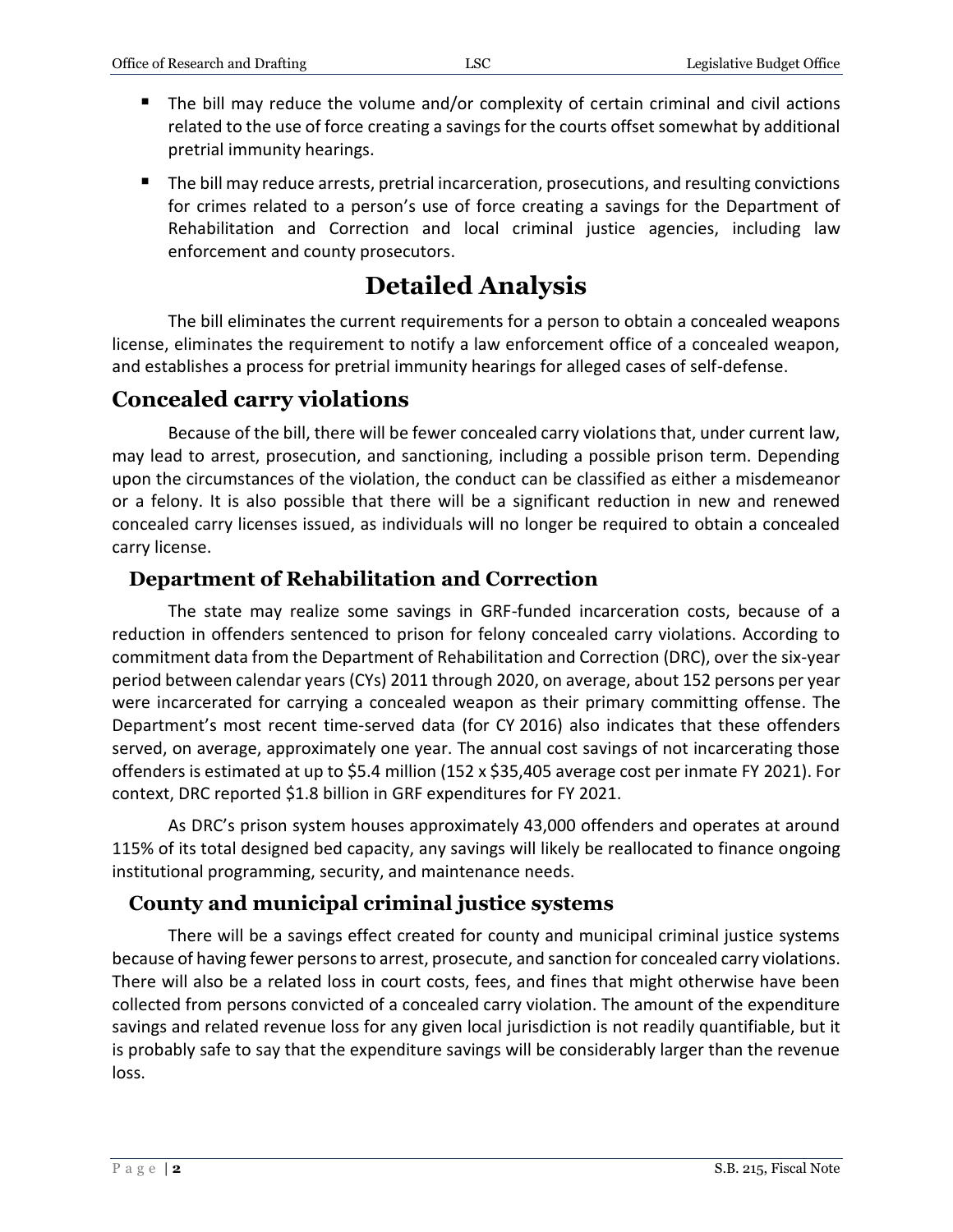#### **State court cost revenue**

The state will lose, at most, a minimal amount of court cost revenue annually that might otherwise have been collected from certain concealed carry violators pursuant to the order of the sentencing court. These court cost revenues if collected, are then forwarded for deposit in the state treasury to the credit of the Indigent Defense Support Fund (Fund 5DY0) and the Victims of Crime/Reparations Fund (Fund 4020).<sup>1</sup>

#### **Concealed weapons license**

The bill permits any adult over the age of 21 who is not legally prohibited from possessing a firearm to carry a concealed handgun (1) without a license and (2) anywhere in which a person who has been issued a license may carry a concealed handgun. As a result, there will be a reduction, potentially significant, in the number of persons applying for a new or a renewal of a concealed carry license, as the enactment of the bill practically means that there is no requirement that a person obtain such a license.

Under current law, the cost of a concealed carry license is as follows: new (\$67/\$91) and renewal (\$50/\$74).<sup>2</sup> A license is valid for five years. The county sheriff collects the fees as part of their duties and responsibilities to administer and enforce the state's concealed carry laws. The sheriff retains a portion of the fee for crediting to the Sheriff's Concealed Handgun License Issuance Expense Fund, which is used solely to pay for related administrative and enforcement costs.<sup>3</sup> The remainder is credited to the General Reimbursement Fund (Fund 1060), which the Attorney General uses, in part, to fund the cost of background checks performed by the Bureau of Criminal Investigation (BCI), as well as any checks requested from the FBI.

Between CYs 2016 and 2020, on average, about 83,185 new and 68,855 renewal licenses were issued each year. Over this same period, the total amount of new and renewal license fees collected annually statewide was at least \$9.0 million, plus additional revenue collected from applicants that have resided in Ohio for less than five years. From this amount, county sheriffs statewide retained on average around \$5.7 million annually. The remainder, approximately \$3.3 million annually, was credited to Fund 1060. How much of this annual revenue stream will be lost as a result of the bill is uncertain. Although not required under the bill, obtaining a concealed weapons license may still be a preference for some for purposes of reciprocity with other states. It is also likely that any revenue loss will be largely offset by an expenditure reduction, as county sheriffs and BCI will have fewer concealed carry-related tasks to perform.

 $\overline{a}$ 

<sup>&</sup>lt;sup>1</sup> The court is generally required to impose state court costs totaling \$29 for a misdemeanor and \$60 for a felony. The \$29 misdemeanor amount is divided as follows: \$20 to Fund 5DY0 and \$9 to Fund 4020. The \$60 felony amount is divided as follows: \$30 to Fund 5DY0 and \$30 to Fund 4020.

<sup>&</sup>lt;sup>2</sup> Applicants residing in Ohio for five years or more pay a fee of \$67 for a new license or \$50 for a renewal license. Applicants residing in Ohio for less than five years pay an additional \$24 for a new or renewal license for the cost of the required FBI background check (R.C. 2923.125).

<sup>&</sup>lt;sup>3</sup> The sheriff retains \$40 of a new license fee and \$35 of the renewal license fee for crediting to the Sheriff's Concealed Handgun License Issuance Expense Fund.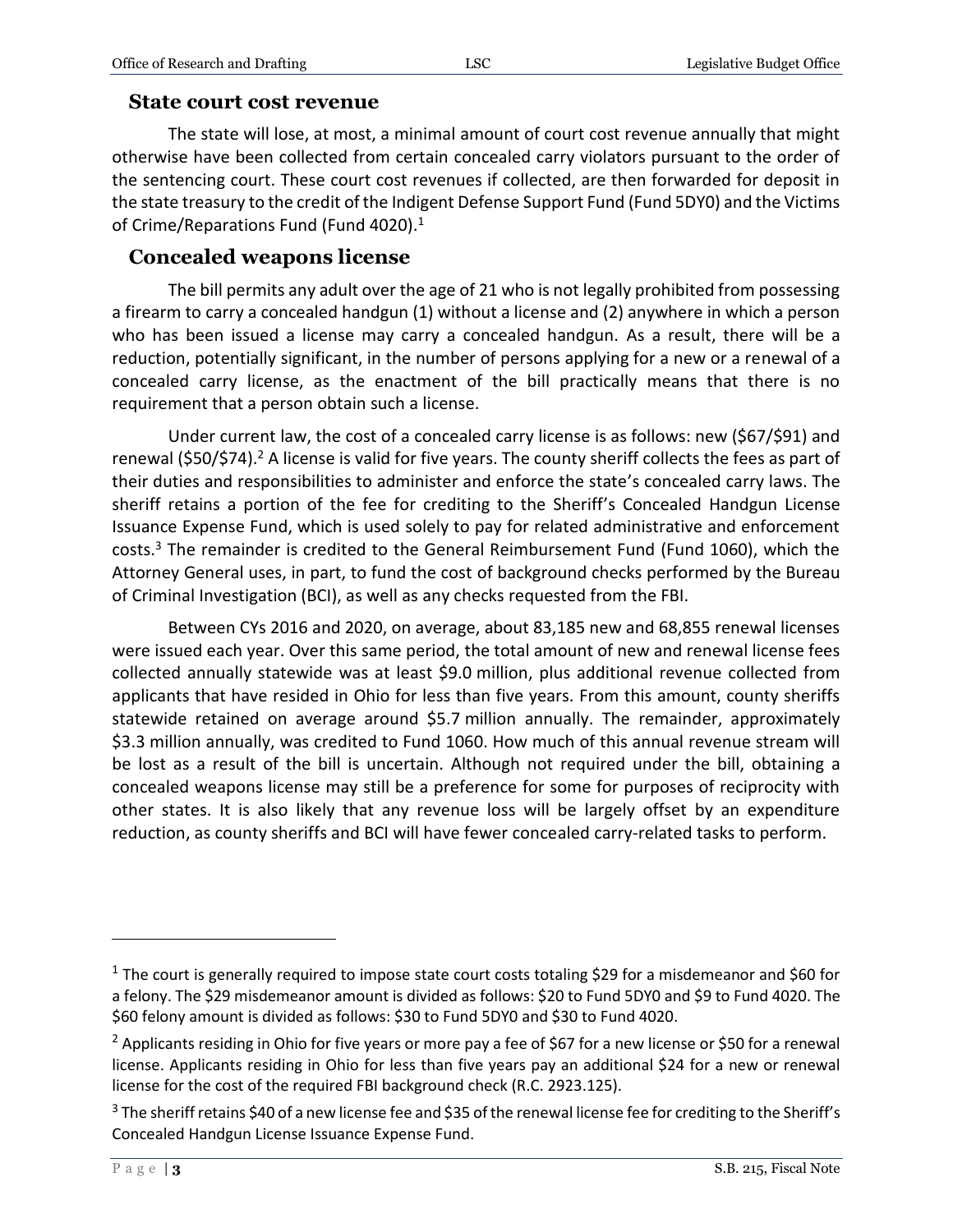### **Duty to notify**

The bill eliminates the requirement that a concealed handgun licensee or qualified military member has a duty to promptly inform any law enforcement officer who approaches the person after the person has been stopped that the person has been issued a concealed handgun license and that the person is then carrying a concealed handgun. Under current law, a violation of this requirement to notify is generally a first degree misdemeanor – punishable by not more than 180 days in jail, a fine of up to \$1,000, or both  $-$  and the appropriate county sheriff is required to suspend the person's concealed handgun license for one year.

From CYs 2015 through 2019, an average of 19 charges for failure to notify a law enforcement officer were filed annually with the Franklin County Municipal Court. This suggests that a corresponding statewide average would likely be fewer than 200 charges annually under current law – a number likely to decline under the bill. The number of incidents of violations of failure to notify a law enforcement officer as reported by law enforcement agencies to the Ohio Incident-Based Reporting System (OIBRS) was 97 in CY 2019 and 39 in CY 2020, further suggesting a relatively low number of offenses generally.<sup>4</sup>

The elimination of the requirement to notify is likely to create a savings effect for county and municipal criminal justice systems because of having fewer persons to arrest, prosecute, and sanction (including license suspension) for concealed carry violations. There will also be a related loss in court costs, fees, and fines that might otherwise have been collected from persons convicted of a concealed carry violation. The net annual fiscal effect of the expenditure savings and related revenue loss for any given local jurisdiction is likely to be minimal.

The state will lose, at most, a minimal amount of court cost revenue annually that might otherwise have been collected from certain concealed carry violators pursuant to the order of the sentencing court. These court cost revenues, if collected, are then forwarded for deposit in the state treasury to the credit of the Indigent Defense Support Fund (Fund 5DY0) and the Victims of Crime/Reparations Fund (Fund 4020).

#### **Expungement**

A person convicted of a violation of the duty to inform a law enforcement officer prior to the effective date of the bill may apply to the sentencing court for the expungement of the record of conviction. The Attorney General is required to develop a public media advisory within 30 days of the bill's effective date. Based on the numbers cited above for annual charges filed, the impact on court and clerk of courts operations is likely to be minimal relative to the number of cases heard annually.

## **Immunity hearing**

A person who is a defendant in a civil tort action or criminal action related to the person's use of force against another has the right to a pretrial immunity hearing upon the filing of a pretrial motion claiming the use of force is in self-defense or the defense of another, or the

 $\overline{a}$ 

<sup>&</sup>lt;sup>4</sup> These statistics are based upon information voluntarily reported to OIBRS by participating law enforcement agencies as of March 2, 2021, and may not reflect all violations statewide, since not all Ohio law enforcement agencies' data are available through OIBRS.